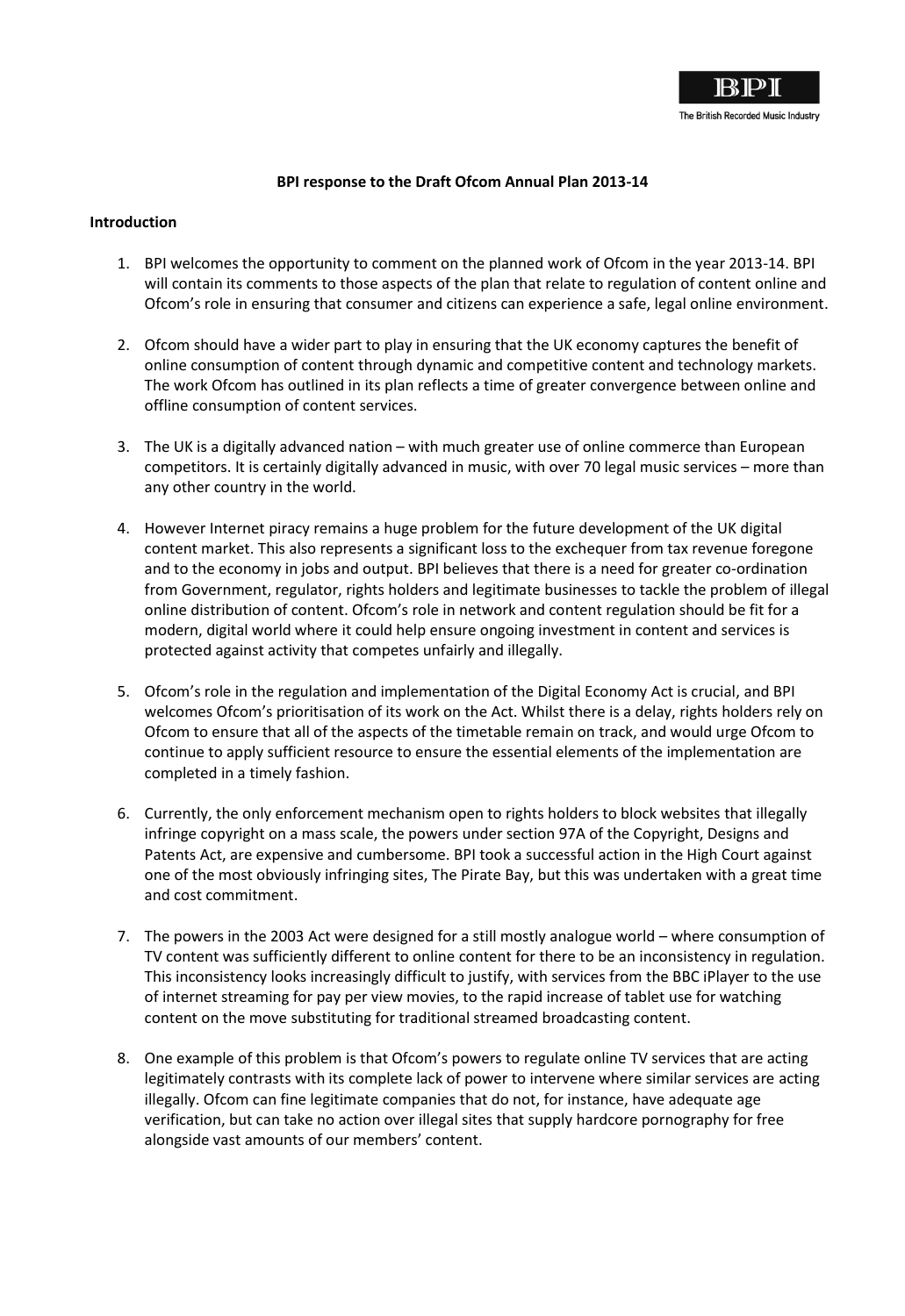

- 9. Given the current considerations within Government of a Communications Bill, greater consideration should be given to Ofcom's enforcement powers against illegal content. At the moment those businesses wishing to trade legally face regulatory compliance - those deciding to operate illegally do so without fear of repercussions from the regulator.
- 10. BPI would welcome Ofcom consideration of whether its current duties are sufficient to deal with the issues outlined above. There are two main aspects BPI believes Ofcom may wish to consider:
	- I. **BPI has called for an expedited site blocking process,** so that actions against illegal foreign websites can be low cost, swift and effective in defending the rights of UK creators and businesses. BPI would welcome Ofcom consideration of options to improve the site blocking process to ensure that action against sites is speedy enough to minimise damage and disrupt those websites and website owners that are undertaking illegal activity. This could be the basis of measures in the Communications Bill.
	- II. BPI has called for the Communications Bill to include proposals for **Ofcom to have a duty to reduce online and mobile copyright infringement in the UK**. This general duty could be accompanied by specific powers to require entities to take reasonable measures specified by Ofcom to achieve this objective.
- 11. A General Duty would complement Ofcom's Duties to further the interests of citizens and consumers, by ensuring that there are dynamic legal content markets and consumers are protected from unlawful services and being guided to them. It would also complement Ofcom's duty to further investment in infrastructure – as money from increased demand for innovative new legal services could support infrastructure investment and content and technology investment.
- 12. There are three major aspects where BPI believes Government should be able to take action where providers of digital services have actual knowledge of infringement of copyright: advertising, payment and search. BPI is involved in productive discussions with companies engaged in these three aspects, but would like to ensure that there are backstop powers in statute to guard against voluntary agreements failing.
- 13. BPI is working to ensure that digital advertisers do not serve adverts to websites whose purpose is wholly or mainly to supplying material that infringes copyright and the rights of our members. Such adverts legitimise the sites, as well as monetising those sites and making commercial profits from illegal activity. Not a penny goes back to UK creators and the adverts create an incentive to drive traffic by providing valuable content.
- 14. On payment, BPI has worked with the major providers of payments to try and reduce the opportunity for consumers to be duped into giving their details to illegal sites that take payments but do not pay for the content they are selling. It is important that there are measures that can be taken to ensure that payment providers that are willing to allow payments to illegal sites are regulated. Ofcom should consider how it may take a greater role in the regulation of online payments. On this note BPI welcomes the recognition that micropayments will begin to be an important aspect of the online consumption of content and asks that Ofcom considers potential of harm to rights holders from micropayment systems alongside harm for consumers.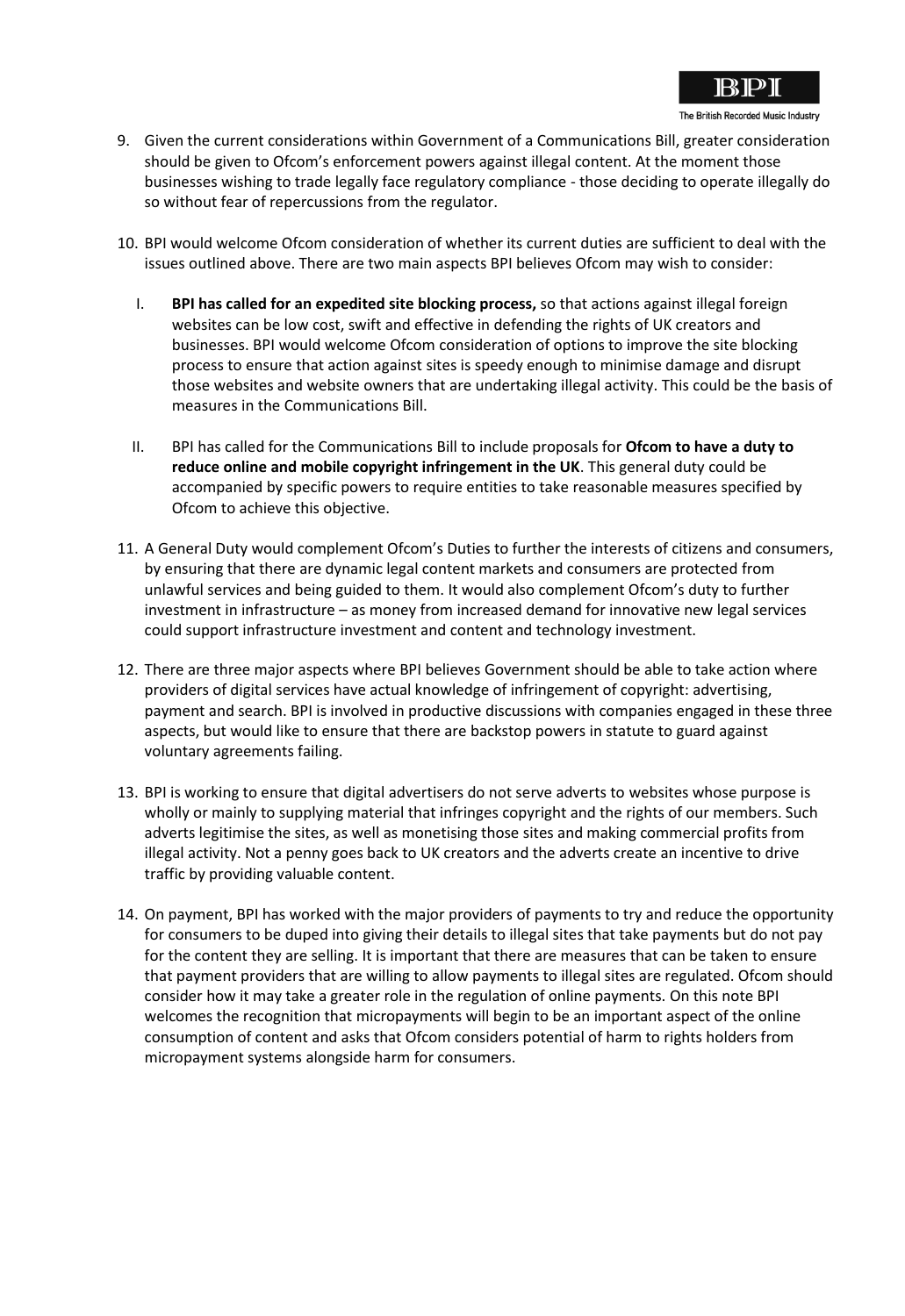

- 15. The announcement by Google in August 2012 that it will take into account the number of notices it has received under the DMCA in its search algorithm is a major step towards a consensus that search engines have a role to play in reducing traffic to sites that are acting illegally. However, there is no evidence yet that, in the case of the most egregious offenders, the high number of notifications has led to a proportionate impact on the search rankings for content on those sites. BPI believes that Ofcom does not have adequate powers to deal with the impact of search on signposting illegal sites to protect consumers from unwittingly accessing those sites.
- 16. This contrasts greatly with, for instance, Ofcom's oversight of Electronic Programme Guides, where Ofcom has legitimately been given a role to ensure that access to television content is fair, reasonable and with due discrimination. The role of search will be increasingly important in a world where consumers may switch their content viewing seamlessly from online devices to the traditional television set. Ofcom may consider what powers the Government could give it to deal with this problem.

### **Comments on the Plan**

# **Priorities for 2013/14 (p4/5)**

- 17. BPI welcomes the priority that Ofcom has set to "Implement the Digital Economy Act 2010 provisions on online copyright infringement" in its 'Priorities for 2013/14' (p4/5). BPI and other rights holders rely on Ofcom to bring forward a cost efficient, effective means of communicating with subscribers whose accounts have been used to illegally upload music. The Digital Economy Act is crucial to ensure the ongoing investment in new content in the UK.
- 18. BPI is frustrated by the lack of progress on the Act's implementation, firstly through legal delays but now through intervention by the Government. The delays to the Digital Economy Act are a significant blow to our members' businesses, and the costs of the Act, including Ofcom's costs, continue to rise. As such, content owners bear both the costs of implementation and of delay. Timely, efficient implementation of the Act is essential for UK businesses and BPI would urge Ofcom to continue to do all within its power to speed up the timetable and ensure that rights holders can begin to use the Act.
- 19. In particular, rights holders welcome Ofcom's engagement with the industry through the implementation working group set up to deal with the technical aspects of implementation. BPI also values the communication with Ofcom about the implementation, and recognises that Ofcom has at times had to supply capacity to work on implementation where central Government has found itself light on resource.
- 20. Ofcom is aware that rights holders remain concerned about the absolute levels of cost which will act as a serious barrier to use of the process, particularly by small rights holders. BPI would urge Ofcom to ensure it is controlling its costs, particularly given the lack of transparency for rights holders over the basis for the charges.

#### **2.19 Investment in Superfast Broadband**

- 21. Ofcom outlines the public policy objective of ensuring that, by 2015, 90% of premises in the UK will be able to access superfast broadband services. BPI welcomes the opportunities that this holds to provide content to consumers through compelling digital music services. The driver for superfast broadband is demand for faster access to content, and the UK is strongly placed to benefit from a digitally connected economy as the home of world class innovation in film, music, TV and books.
- 22. Investment in legal digital services requires a return. Ofcom needs to ensure that the rise of superfast broadband facilitates a rise in consumption of legal content via digital means. Countries that have great content, backed by a copyright regime that incentivises innovation and protects that investment will gain an advantage in attracting this investment.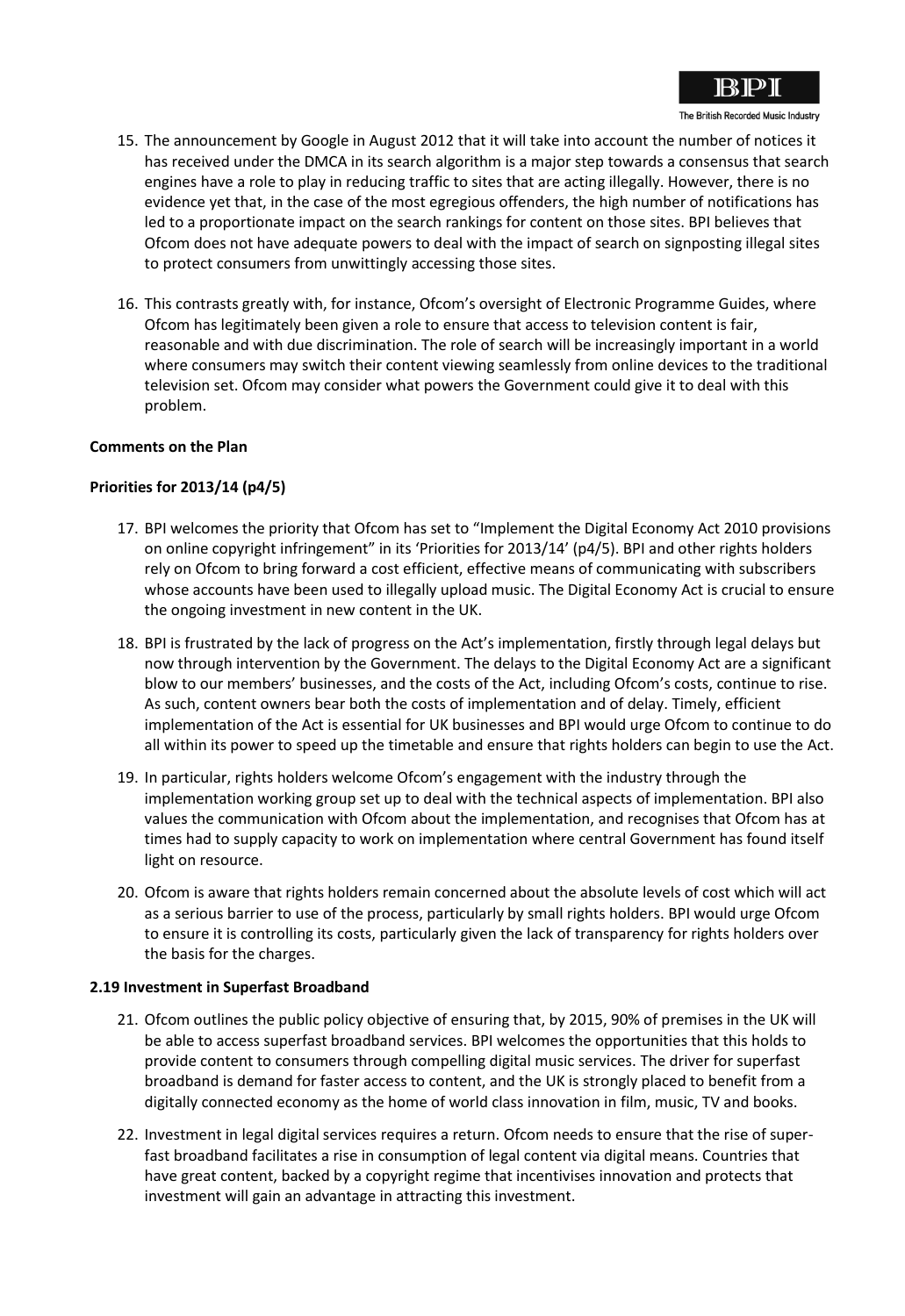

23. However, legal services are currently competing with websites and online sharing software that allows unlimited download, of all the content that the UK produces without payment or license. Investment in superfast broadband is important for the development of future content services but it is important to ensure that there are adequate systems in place to control access to illegal content.

## **2.27 – Deployment of IPv6**

- 24. BPI understands that the problem Ofcom highlights on the lack of supply of unallocated IPv4 addresses may cause issues with the provision of services on the networks, particularly streaming services. It may also create challenges for the implementation of the Digital Economy Act. BPI would urge Ofcom to ensure that ISPs are in a position to comply with the Act with efficient, cost effective systems for the identification of subscribers.
- 25. BPI is also concerned to ensure that ISPs network technology does not hamper the consumption of digital services. Consumers expect to be able to get the legal content they want from services they use through any devices seamlessly, for instance using their smartphone or tablet on 3G, 4G, wi-fi or through a home network. If one of those links – the home network – causes problems of connectivity on those services this will be extremely disruptive. This issue is central to Ofcom's principle duty to "further the interests of consumers in relevant markets, where appropriate by promoting competition."

## **3.65 International Engagement**

- 26. BPI welcomes Ofcom's desire to focus on international engagement to achieve good outcomes for UK consumers and citizens. As outlined above, BPI and other rights holders have significant burdens placed upon them to litigate against foreign based websites that act illegally distributing our members' copyrighted works. These sites act outside the law and outside of any regulatory control, providing a wide range of content. Ofcom lacks sufficient regulatory tools to bring enforcement measures against these sites for their lack of content ratings and parental controls. This is in contrast to the enforcement measures Ofcom can bring against companies operating entirely legitimately.
- 27. BPI would like to see a greater, European wide, enforcement regime that protects legitimate business and consumers from the activities of illegal websites supplying content to UK consumers. The line between offline and online content and legal and illegal sites is becoming increasingly blurred and without adequate regulatory powers, Ofcom will find itself unable to supply consumers with the confidence and protection required. Some of those powers will require changes at European level and it is important that Ofcom is part of those discussions.

#### **3.69 – 3.71 The Role of Internet and IP-based Services**

- 28. BPI agrees that the role of the internet is increasingly important to communications services, both for consumers and suppliers of these services. BPI welcomes Ofcom's recognition that consumer and citizen's interests in a super-fast broadband world will be served by better control of the illegal world. This is also important to the goal of widening the take up of online services.
- 29. The control of illegal services is also important for competition, innovation, trust and investment as Ofcom outlines. BPI has worked hard to get intermediaries to take their responsibilities seriously. The Digital Economy Act implementation is part of that, but there is a bigger part for Ofcom, and the Government to play in ensuring businesses can compete in an online market that supports business models for investing in content. This is not just a creative industries issue – technology companies that rely on selling content for their revenues cannot compete with free, illegal content distributed online.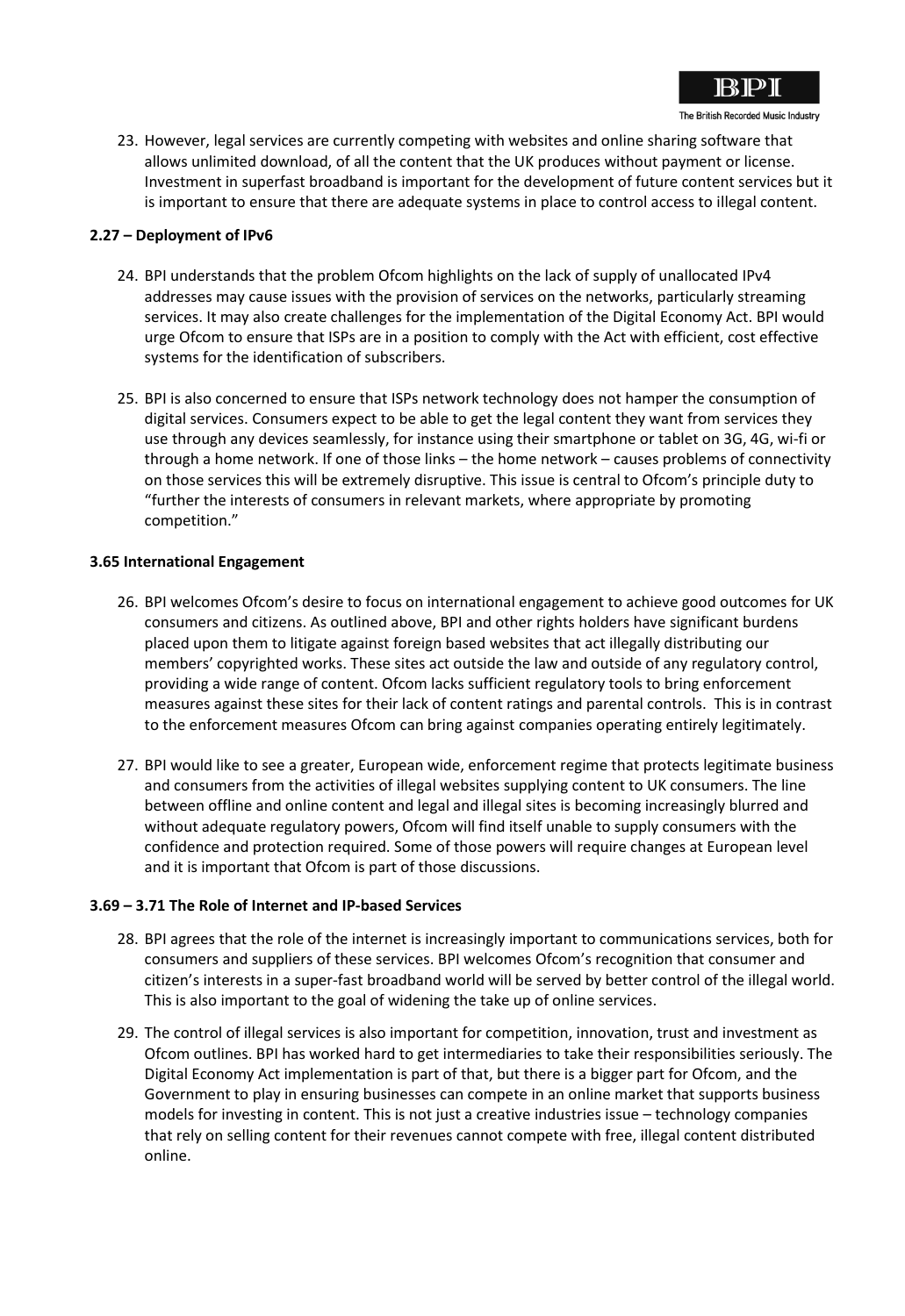

30. BPI would welcome Ofcom's support in ensuring that the UK Government develops a strategy that ensures that: legitimate businesses are united in acting against piracy; there is adequate education of the impact of piracy on jobs and growth; and legal enforcement is proportionate, cost-effective, and flexible enough to deal with technological change and swift enough to be useable by rights owners.

# **5.59 UK Council for Child Internet Safety (UKCCIS)**

- 31. BPI welcomes Ofcom's positive role in UKCCIS and the use of research and awareness into online media. BPI is a member of UKCCIS and runs the Parental Advisory scheme on behalf of its members. Following a review in late 2010, BPI decided that in addition to the long-established practice of labelling physical products with the logo, online retailers of physical music products and DSPs should also be encouraged to adopt the Scheme.
- 32. BPI has issued Scheme Guidelines to record labels, retailers and digital service providers, advising them of content criteria which BPI recommended would attract the use of the Parental Advisory logo, and how best to display the logo against appropriate content. A significant number of major online retailers and digital service providers are now compliant with the Scheme, or are in the process of implementing it to their online services. BPI would put forward Parental Advisory as a model of a voluntary approach to ensuring that content is rated and parents have adequate information.
- 33. One of the major problems that parents have is from sites and services that do not act responsibly, in particular by not supplying means for parents to filter out inappropriate content. The Parental Advisory and other ratings schemes rely on the digital service providers to also willingly support ratings, content filters and age verification.
- 34. Undoubtedly the biggest gap in the provision of controls against inappropriate content is found through open access to illegal sites that are clearly signposted by major search engines on the front pages of results.
- 35. BPI believes that Ofcom should specifically look at the role of sites that facilitate online file sharing in access to harmful material in line with Ofcom's statutory duty to apply adequate protection for audiences against offensive or harmful material. Illegal file sharing sites create a serious problem for parents wanting to control access to harmful material. More music is downloaded from illegal websites and online sharing services than is downloaded legally. These sites and services allow uncontrolled access to hardcore pornography alongside music and there is no effective regulation and legal action against these sites and services. The only regulation applied to these sites at the moment is through copyright holder actions for infringement of material.
- 36. BPI would also urge Ofcom to consider the role of search engines in pointing children to sites that contain inappropriate content, through listing such sites in their search rankings.

## **7.14 Role of Internet Intermediaries in Delivering Policy Goals**

37. BPI welcomes Ofcom's recognition that ISPs may have a greater role to play in policy goals such as copyright protection and the protection of minors and that this may require European co-ordination of rules and enforcement. The current European framework gives too much flexibility to ISPs and digital service providers to not take action. BPI of course understands it should not be the role of ISPs or digital service providers to have wide sweeping requirements to manage content on their networks and services.